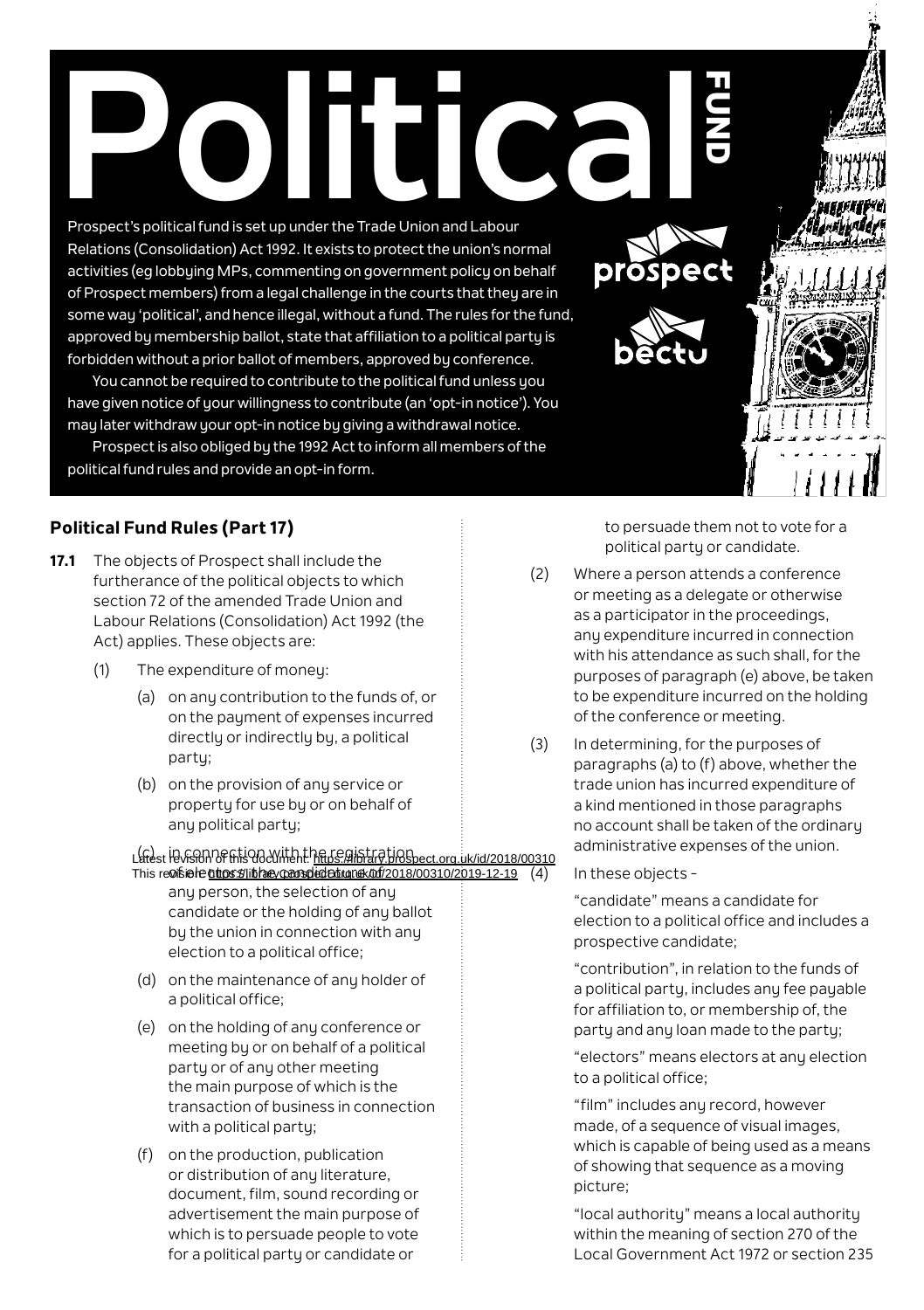of the Local Government (Scotland) Act 1973; and

 "political office" means the office of member of Parliament, member of the European Parliament or member of a local authority or any position within a political party.

- **17.2** Any payments in the furtherance of such political objects shall be made out of a separate fund of the union (hereinafter called the political fund).
	- (1) The Trustees of Prospect political fund shall be the Trustees of Prospect as appointed in Rule 11.5.
	- (2) Notwithstanding the provisions of Rule 13.1, the affiliation of Prospect to a political party will be subject to prior Conference approval following a full ballot of the membership, such ballot being authorised by Conference alone.
	- (3) Notwithstanding the provisions of Rule 11.2, any contributions to the fund of a political party will be subject to prior Conference approval following a full ballot of the membership, such ballot being authorised by Conference alone.
- **17.3** The particular rules which apply to those people that joined the Union on or after 1 March 2018 and to political funds set up after 1 March 2018 are set out in Schedule 1 to these rules together with the particular rules which apply to Northern Ireland members.
- **17.4** The particular rules which apply to those people that joined the Union before 1 March 2018 and to political funds set up before 1 March 2018 are set out in Schedule 2 to these rules.
- **17.5** For the purpose of enabling each member of the union who may pay a political contribution to know in respect of any such contribution, what portion, if any, of the sum payable by them is a contribution to the political fund of the Union, it is hereby provided that:
	- (1) For members who have joined the Union before 1 March 2018, in accordance with Schedule 2 Clause 6, the contribution to the political fund is 5 pence per month (for those non-exempt members who pay their general subscription monthly) or 60 pence per annum payable on the first day of January each year.
	- (2) For members who join the Union on or after 1 March 2018, the membership subscription rate pauable under Rules 2.13-2.18 shall be deemed not to include any sum payable by them as a contribution to the political fund of the Union.
- a) Such members in paragraph 17.5.2 who decide to opt in to make contributions to the political fund shall be required to pay a sum in addition to the membership subscription payable under Rules 2.13 – 2.18, equivalent to 5 pence per month (for those members who pay their general subscription monthly) or 60 pence per annum payable on the first day of January each year.
- b) The frequency and manner in which the political fund contribution is collected shall be decided by the NEC.
- c) Any member who is exempt shall be relieved from pauing the sum of 5 pence per month or 60 pence per annum in addition to the membership subscription payable. They will only be required to pay the membership subscription as provided for under Rules 2.13-2.18 and shall not be entitled to any reduction in membership subscription or otherwise receive a rebate.
- **17.6** A member who is exempt from the obligation to contribute to the political fund of the union shall not be excluded from any benefits of the union, or placed in any respect either directly or indirectly under any disability or disadvantage as compared with other members of the union (except in relation to the control or management of the political fund) by reason of them being so exempt.
- 17.7 If any member alleges that they are aggrieved by a breach of any of these rules for the political fund, being a rule or rules made pursuant to section 82 of the 1992 Act, they may complain to the Certification Officer, and the Certification Officer, after making such enquiries as they think fit and after giving the complainant and the union an opportunity of being heard, may, if they consider that such a breach has been committed, make such order for remedying the breach as they think just in the circumstances. Any such order of the Certification Officer may, subject to the right of appeal provided by section 95 of the 1992 Act, be enforced in the manner provided for in section 82(4) of the 1992 Act.
- **17.8** Contribution to the political fund of the union shall not be made a condition for admission to the union.
- **17.9** The union shall include in the annual return that is submitted to the Certification Officer details of political expenditure as required by section 32ZB of the 1992 Act.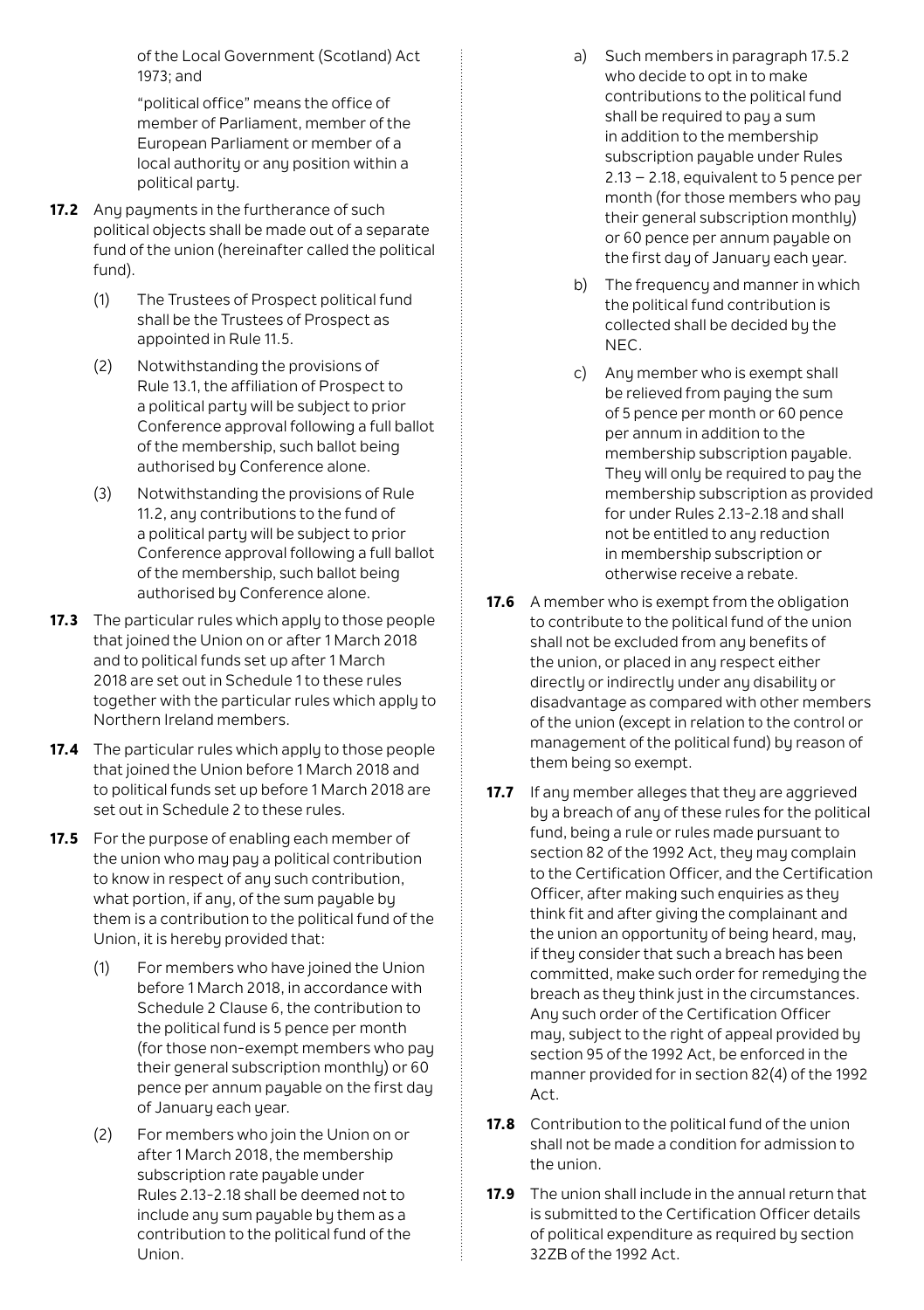**17.10** The union shall ensure that a copu of the political fund rules is available, free of charge, to any member of the union who requests a copul

# **Rule for a ballot to maintain a political fund**

- **17.11** Rule for a ballot under section 74 of the Trade Union and Labour Relations (Consolidation) Act 1992 (as amended).
	- (1) The National Executive Committee (NEC) shall be responsible to the Union for securing that the ballot which is held to establish a political fund is conducted in accordance with this rule. This responsibility cannot be delegated, even where the responsibility for carrying out a particular dutu falls upon a person not subject to the rules of the Union.
	- (2) A ballot shall not be taken to have been conducted by the Union in accordance with this rule if, in any particular, a requirement imposed by or under any enactment in relation to the ballot has been contravened.

#### **Interpretation**

(3) In this rule, unless the context otherwise requires: "the Act" means the Trade Union and Labour Relations (Consolidation) Act 1992 (as amended);

> "the Certification Officer" means the Certification Officer for Trade Unions and Employer's Association whose address is Lower Ground Floor, Fleetbank House, 2-6 Salisbury Square, London, EC4Y 8JX;

 "dispatch envelope" means the envelope (in the form required by these rules) in which the voting paper and return envelope are dispatched to the member;

 "executive" means the National Executive Committee; "independent person" means the person or persons appointed to act as the independent person or persons in respect of the ballot under the provisions of section 77A of the Act and this rule;

 "person" in relation to the position of an independent person or a scrutineer, includes an incorporated and unincorporated body of persons;

 "proper address" in relation to any member means his/her home address or other address which he/she has requested the Union in writing to treat as his/her postal address under section 24(5) of the Act;

 "return envelope" means an envelope in the form required by this rule;

 "scrutineer" means the independent person appointed by the Union to that position in relation to the ballot under section 75 of the Act and this rule;

 "the period specified before disposal" means the end of the period of one year beginning with the day of the announcement by the Union of the result of the ballot or, if within that period an application is made under section 79 (complaint of failure to comply with the ballot rules) of the Act, until the Certification Officer or the court authorises him/her to dispose of the papers or, as the case may be, records;

 "voting paper" means a voting paper in the form required by this rule;

### **Purpose of this Rule**

(4) This rule is adopted for the purposes of a ballot under section 74 of the Act and apply only to such a ballot.

#### **Copy of this Rule to be available to Members**

(5) The NEC shall ensure that a copy of this rule is supplied, free of charge, to any member of the Union who requests a copy.

#### **Appointment of a Scrutineer where the Scrutineer acts as the independent person**

- (6) The NEC shall, before the ballot is held, appoint a scrutineer to carry out the functions in relation to the ballot as are required under the Act, to act as the independent person both (under section 77A of the 1992 Act) in relation to the ballot and to carru out such additional functions as are specified in the appointment.
- (7) Before making the appointment referred to in sub rule 17.11(6) the NEC shall satisfy itself that the person in question:
	- (a) satisfies the conditions which are for the time being specified by the Secretary of State pursuant to section 75(2) of the Act or is a person specified in an order made under that section (the conditions and the persons specified by the Secretary of State were, at the time of the adoption of this rule, contained in the Trade Union Ballots and Elections (Independent Scrutineer Qualifications) Order 2010(SI 2010/436)); and
	- (b) that there are no grounds for believing that the person in question will carru out any function conferred on him/her in relation to the ballot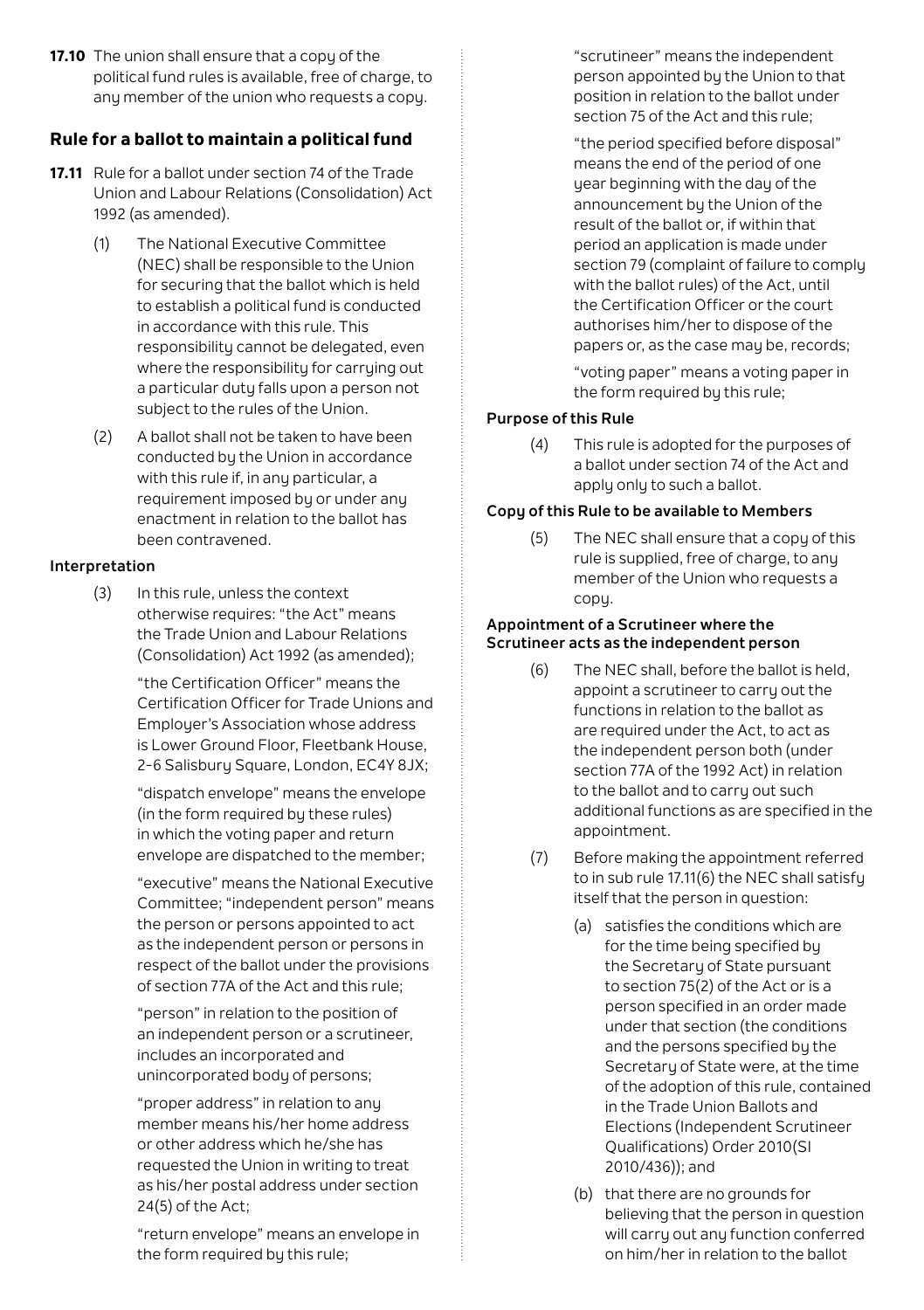otherwise than competently; or that his/her independence in relation to the Union or in relation to the ballot might reasonably be called into question.

# **Terms of the Appointment**

- (8) The terms of the appointment shall require the scrutineer:
	- (a) to supervise the production of the voting papers and to undertake the storage and distribution of the voting papers and the counting of votes cast.
	- (b) to be the person to whom the voting papers are returned by those voting;
	- (c) to inspect the register of names and addresses of members of the Union or to examine the copy of the register as at the relevant date which is supplied to him/her in accordance with section 75(5A)(a) of the Act whenever it appears to him/her appropriate to do so and in particular where the conditions specified in subsection (3A) of the Act are satisfied;
	- (d) take such steps as appear to be appropriate to the scrutineer for the purpose of enabling him/her to make a report under this rule;
	- (e) to make that report to the Union as soon as is reasonably practicable after the last date for the return of voting papers;
	- (f) to retain custodu of all voting papers returned for the purposes of the ballot, and the relevant copy of the register of names and addresses of members entitled to vote and supplied to him/her bu the Union for the period specified before disposal. The Scrutineer shall be responsible for the safe custody of all voting papers, and envelopes at all times when in his/her possession and shall ensure that voting papers and return envelopes in his/her possession are kept in a secure place.;
	- (g) to carry out such other functions in relation to the ballot as are required of him/her under this rule or otherwise, as the executive considers appropriate;
	- (h) to store in a secure place any unused voting papers or voting papers which are returned undelivered until disposal;
- (i) to respect the dutu of confidentialitu in respect of the register; and
- (j) to carry out these tasks in a manner which minimises the risk of any contravention of requirements imposed by or under any enactment or these rules or the occurrence of any unfairness or malpractice.

# **Notice of Appointment**

- (9) Before the scrutineer begins to carry out any of these functions the NEC shall either:
	- (a) send a notice stating the name of the scrutineer to every member of the Union to whom it is reasonably practicable to send such a notice; or
	- (b) take all such other steps for notifying members of the Union of the name of the scrutineer as it is the practice of the Union to take when matters of general interest to all its members need to be brought to their attention such notice or notification may invite members to inform the Union of any change of address and advise members of the dates between which the ballot will be held.

# **Union's Duty Towards the Scrutineer**

- (10) The NEC shall ensure that nothing in the terms of the scrutineer's appointment (including any additional functions specified in the appointment) is such as to make it reasonable for any person to call into question the scrutineer's independence in relation to the Union.
- (11) The NEC shall ensure that there is no interference with the scrutineer in carruing out the functions imposed on him/her by the terms of the appointment which would make it reasonable for any person to call into question the scrutineer's independence in relation to the Union.
- (12) The NEC shall ensure that all reasonable requests made to the Union by the scrutineer for the purpose of or in connection with the carrying out of the functions of the scrutineer are complied with.
- (13) The Scrutineer shall be responsible for the safe custody of all voting papers, and envelopes at all times when in his/her possession and shall ensure that voting papers and return envelopes in his/her possession are kept in a secure place.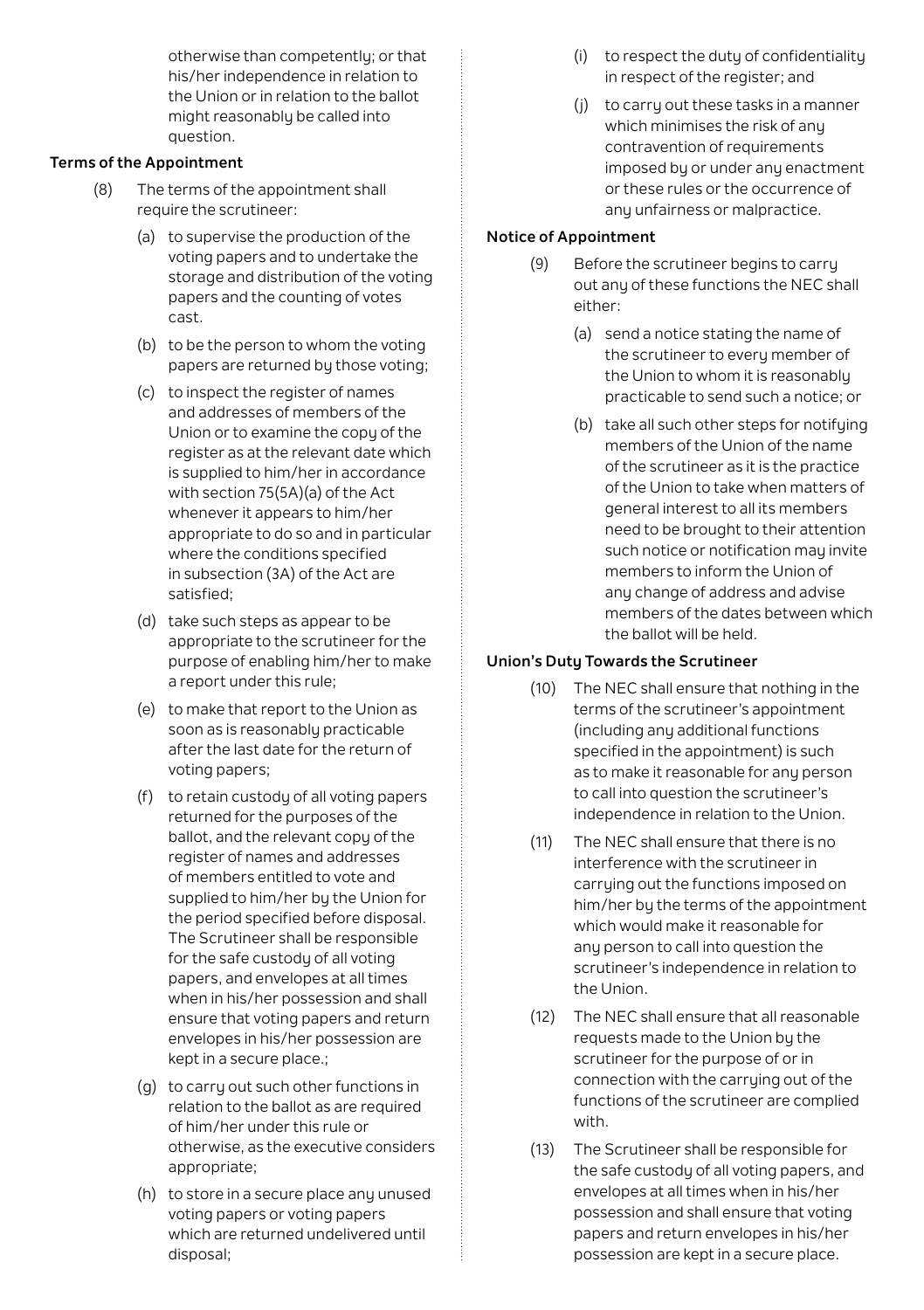### **Ballot Material**

- (14) The number of voting papers printed, and the number of dispatch and return envelopes produced, shall be sufficient for the holding of the ballot in accordance with this rule.
- (15) Save as expressly provided by this rule, nothing shall be written or printed and no mark shall be made on any part of the voting paper, dispatch envelope or return envelope before they are sent to members.

#### **Dispatch Envelopes**

- (16) The dispatch envelope:
	- (a) shall be addressed to the member entitled to vote;
	- (b) shall state that if the envelope is undelivered to the member it should be returned to the scrutineer and give his/her name and address;
	- (c) shall bear a postage stamp or other stamp or mark allowing it to be delivered at no cost to the member; and
	- (d) in the event of the envelope containing material other than the material relating to the ballot , the envelope shall have printed on it prominently the words "voting paper".

#### **Voting Papers**

- (17) Every voting paper shall be in or substantially in accordance with the form set out in Appendix 1 to this rule and:
	- (a) shall clearly specify the name of the scrutineer, the address to which, and the date by which, it is to be returned;
	- (b) shall be marked with one of a series of consecutive whole numbers, everyone of which is used in giving a different number (in that series) to each voting paper printed or otherwise produced for the purposes of the ballot;
	- (c) may have printed on it the logo or emblem of the Union;
	- (d) may have printed on it or attached to it an explanatory statement.

# **Return Envelopes**

- (18) Every return envelope:
	- (a) shall be capable of being sealed;
	- (b) shall be addressed to the scrutineer;
	- (c) shall bear a postage stamp or other stamp or mark showing that the

envelope may be returned to the scrutineer by post without direct cost to the voter; and

- (d) may have printed on it;
	- (i) the name of the Union;
	- (ii) the logo or emblem of the Union; and
	- (iii) the words "voting paper".

# **Date of Ballot**

- (19) The NEC shall determine the date:
	- (a) by which the voting papers shall be sent to members, which shall be a date not less than three weeks before the last date on which voting papers may be returned to the scrutineer;
	- (b) of the last date for receipt of completed voting papers by the scrutineer; and
	- (c) on which the counting of votes is to commence.

# **Conduct of the Ballot**

- (20) Entitlement to vote in the ballot shall be accorded equally to all members. No member shall be entitled to more than one vote.
- (21) The ballot shall be conducted so as to secure that, so far as is reasonably practicable, those voting do so in secret.
- (22) So far as is reasonably practicable, every member who is entitled to vote in the ballot shall, in accordance with this rule:
	- (a) be sent a voting paper by post in such time so as to be received on or before the opening day of the ballot; and
	- (b) be given a convenient opportunity to vote by post.
- (23) Every member who is entitled to vote in the ballot shall:
	- (a) be allowed to vote without interference from, or constraint imposed by the Union or any of its members, officials or employees; and
	- (b) so far as is reasonably practicable be able to do so without incurring any direct cost to the member.
- (24) Every member who is entitled to vote in the ballot shall have sent to him/her in a sealed dispatch envelope, at his/her proper address, by post:
	- (a) a voting paper; and
	- (b) a return envelope addressed to the scrutineer.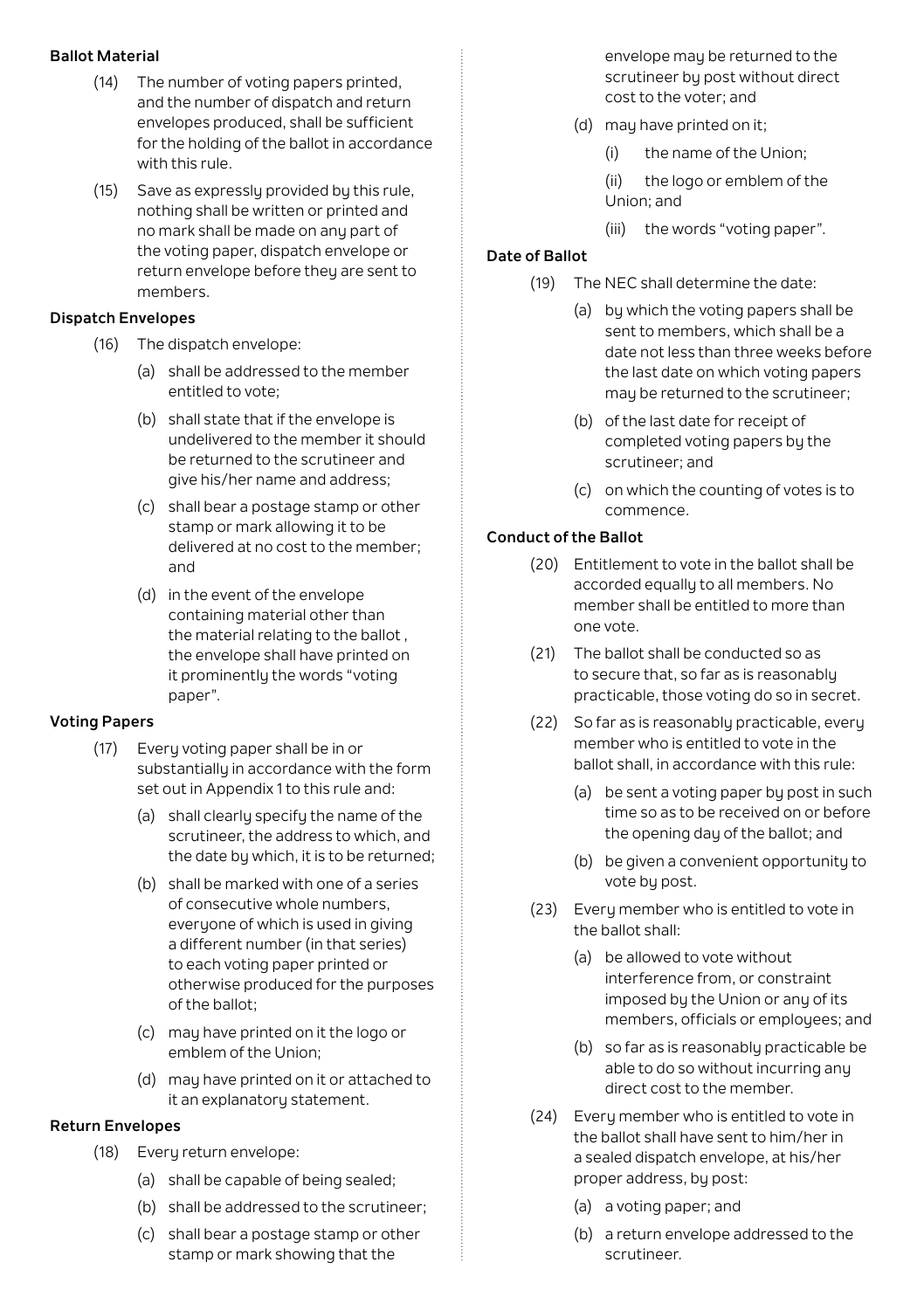- (25) When in particular circumstances relating to a member it is not or is no longer reasonably practicable for him/her to be sent a voting paper and return envelope by the date determined in accordance with these ballot rules, a voting paper and return envelope may be sent to him/ her as soon as is reasonably practicable after that date, so as to give him/her a convenient opportunity to vote by post.
- (26) The name of each member to whom a voting paper is sent shall be recorded in some form or record of members but not so as to make it reasonable for any person to call into question the secrecy of the ballot. This record shall be kept by the scrutineer for the period specified before disposal.

## **Manner of Voting**

- (27) Every member who wishes to vote must return his/her voting paper by post duly marked and in the return envelope provided, to arrive at the address of the scrutineer on or before the date determined in accordance with these ballot rules.
- (28) The scrutineer shall store in a secure place any voting papers returned to him/ her undelivered and shall keep a record of any voting paper so returned.
- (29) The scrutineer shall be responsible for the safe custodu and securitu of all returned envelopes and voting papers during the period of the ballot and during any period provided for in this rule when voting papers are required to be retained by him/her and shall at all times take all reasonable steps to secure their safe custody so as to minimise the risk of any contravention of the requirements imposed bu or under any enactment or this rule or the occurrence of any unfairness or malpractice.

# **Counting of the Ballot**

- (30) The ballot shall be conducted so as to secure that the votes are fairly and accurately counted by the scrutineer. Any inaccuracy in counting is to be disregarded for the purpose of this rule if it is accidental or on a scale which could not affect the results of the ballot.
- (31) The scrutineer shall before counting begins:
	- (a) place the unused voting papers in a secure place; and
	- (b) keep a record of the number of voting papers so stored and a record of any

voting papers issued under sub rule 17.11 (29).

- (32) No person may be present at the count other than:
	- (a) the scrutineer;
	- (b) those acting under the supervision of the scrutineer; and
	- (c) those present with the consent of the scrutineer.
- (33) At the date appointed for the commencement of the counting of the votes, the scrutineer shall undertake the opening of the return envelopes received and the counting of votes.
- (34) The scrutineer or if more than one of them the majority of them shall decide whether any voting paper shall be rejected as being invalid and shall mark each such voting paper "rejected".
- (35) Those voting papers which are not rejected shall be counted.
- (36) After the count the scrutineer shall retain custody of all of the voting papers returned for the purpose of the ballot for the period specified before disposal.

### **Scrutineer's Report**

- (37) As soon as is reasonably practicable after the last date for the return of voting papers the scrutineer shall make a report ("the scrutineer's report") to the Union in accordance with this rule. The scrutineer's report shall state:
	- (a) the number of voting papers distributed for the purposes of the ballot;
	- (b) the number of voting papers returned to the scrutineer by the members;
	- (c) the number of valid votes cast in the ballot for and the number of valid votes cast against the resolution;
	- (d) the number of spoiled or otherwise invalid voting papers returned;
	- (e) the fact that the scrutineer was appointed as the independent person or persons;
	- (f) whether the scrutineer:
		- (i) is satisfied that there are no reasonable grounds for believing that there was any contravention of a requirement imposed by or under any enactment of this rule in relation to the ballot;
		- (ii) is satisfied that the arrangements made (whether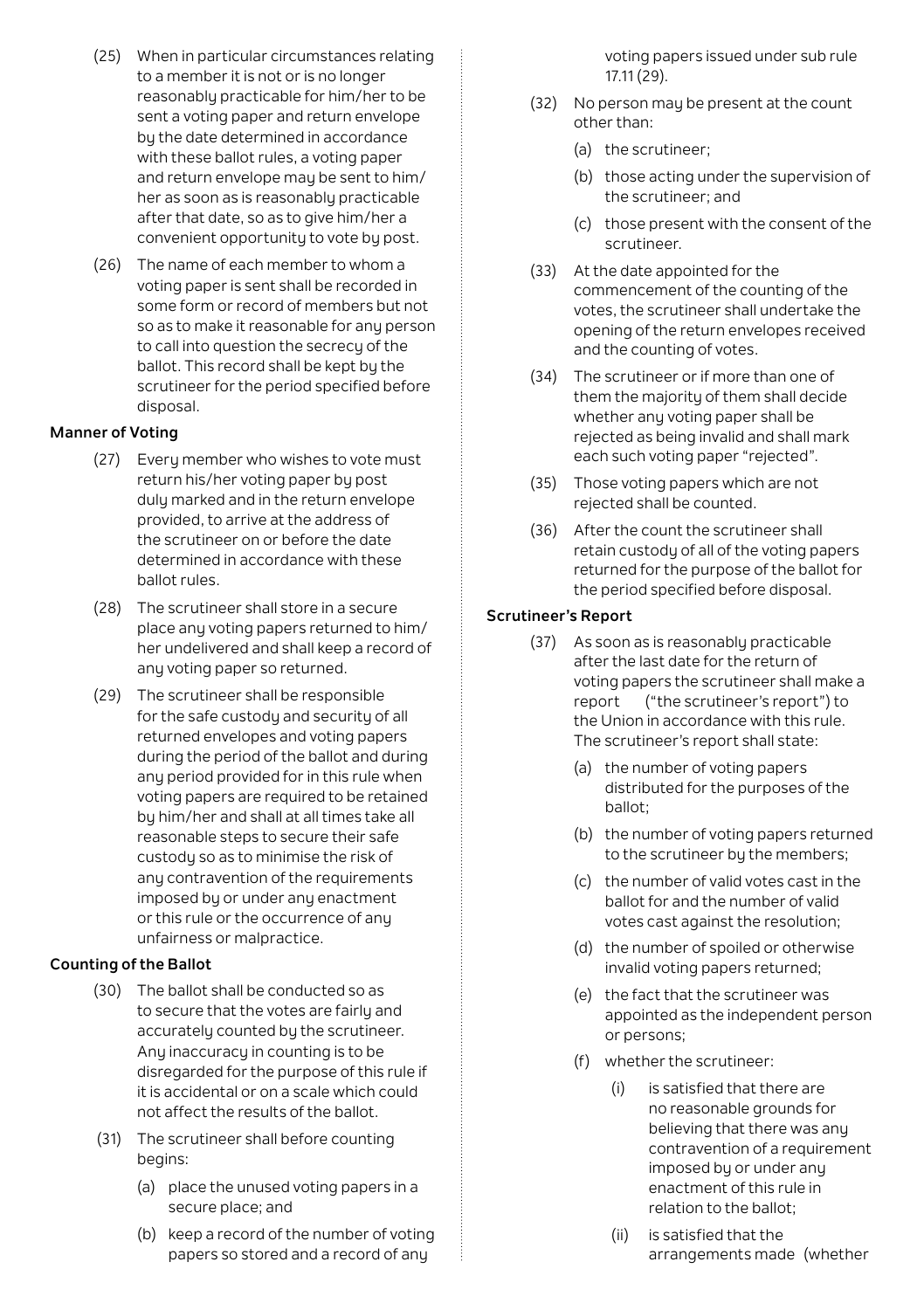by him/her or another person) with respect to the production, storage, distribution, return or other handling of the voting papers used in the ballot, and the arrangements for counting the votes, included all such security arrangements as were reasonably practicable for the purpose of minimising the risk that any unfairness or malpractice might occur;

- (iii) is satisfied that the he/she has been able to carry out his/her functions without any interference; and if he is not satisfied as to any of the above matters, the report shall give particulars of his reasons for not being satisfied as to that matter
- (iv) has inspected the register of names and addresses of members of the Union or has examined a copy of the register supplied to him/her under this rule.
- (38) If the scrutineer has inspected the register in accordance with these ballot rules the report shall state whether;
	- (a) whether in the case of each inspection or examination he/ she was acting on a request by a member of the Union or at his/her own instance, and say whether he/ she declined to act on such a request; and
	- (b) whether any inspection of the register or any examination or copy of the register reveals any matters which he/she considers should be drawn to the attention of the Union in order to assist in securing that the register is accurate and up-to-date, but shall not state the name of any member who has requested this inspection or examination.

# **Copy of the Scrutineer's Report to be sent to the Certification Officer**

(39) A copy of the scrutineer's report shall be sent bu the Union to the Certification Officer as soon as is reasonably practicable.

# **Publicising the Result of the Ballot**

(40) The result of the ballot shall not be published until the Union has received the scrutineer's report.

- (41) Within three months from the date on which the Union receives the scrutineer's report the executive shall:
	- (a) send a copy of the report to every member to whom it is reasonably practicable to send such a copy; or
	- (b) take all such other steps for notifying the contents of the report to the members whether by publishing the report or otherwise as is the practice of the Union to take when matters of general interest to all its members need to be brought to their attention.
- (42) The executive shall ensure that any copy sent or notification given under sub rule 17.11 (37) is accompanied by a statement that the Union will on request supply the member with a copy of the report either:
	- (a) free of charge; or
	- (b) on payment of such reasonable fee as may be specified in the notification; and ensure that a member who makes such a request to the Union is supplied with a copy on payment of such a fee (if any) as has been notified to him/her.

# **Appendix 1**

# **Voting paper**

Ballot paper number: [ ]

*Prospect*

THE RESOLUTION is that the political objects set out in Section 72 of the Trade Union and Labour Relations (Consolidation) Act 1992 (reproduced overleaf) be approved as an object of the Union.

# **Do you vote in favour of the Resolution?**

# **YES**

# **NO**

You must place a cross on one, and only one, of the boxes provided.

Place the voting paper in the addressed envelope (no stamp required) and return it to the Scrutineer to arrive before [ ]. A voting paper received after this date will not be counted. Please do not sign or make any other mark on the paper [or include anything else with your voting paper].

Name of Scrutineer: Electoral Reform Ballot Services Ltd

Address to which voting paper is to be sent: 33 Clarendon Road, London N8 0NW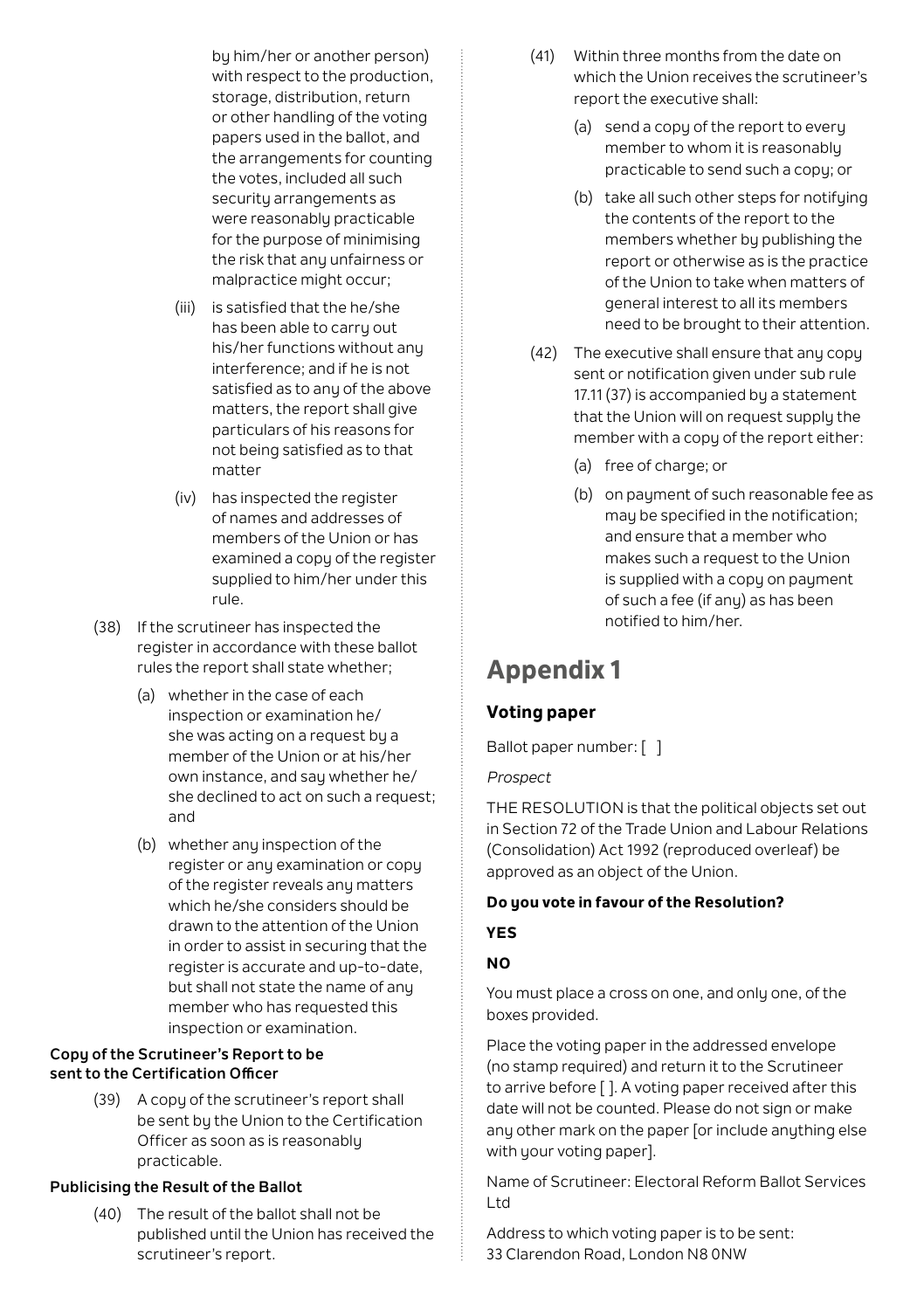# **Appendix 1 (reverse)**

# **Section 72 of the Trade Union and Labour Relations (Consolidation) Act 1992:**

This section applies to the following political objects:

The expenditure of money;

- **(a)** on any contribution to the funds of, or on the payment of any expenses incurred directly or indirectly by, a political party;
- **(b)** on the provision of any service or property for use by or on behalf of any political party;
- **(c)** in connection with the registration of electors, the candidature of any person, the selection of any candidate or the holding of any ballot by the Union in connection with any election to a political office;
- **(d)** on the maintenance of any holder of a political office;
- **(e)** on the holding of any Conference or meeting by or on behalf of a political party or of any other meeting the main purpose of which is the transaction of business in connection with a political party;
- **(f)** on the production, publication or distribution of any literature, document, film, sound recording or advertisement the main purpose of which is to persuade people to vote for a political party or candidate or to persuade them not to vote for a political party or candidate.

Where a person attends a Conference or meeting as a delegate or otherwise as a participator in the proceedings, any expenditure incurred in connection with his attendance as such shall, for the purposes of paragraph (e) above, be taken to be expenditure incurred on the holding of the Conference or meeting.

In determining, for the purposes of paragraphs (a) to (f) above, whether the trade Union has incurred expenditure of a kind mentioned in those paragraphs no account shall be taken of the ordinary administrative expenses of the Union.

In these objects:

"candidate" means a candidate for election to a political office and includes a prospective candidate;

"contribution", in relation to the funds of a political party, includes any fee payable for affiliation to, or membership of, the party and any loan made to the party;

"electors" means electors at any election to a political office;

"film" includes any record, however made, of a sequence of visual images, which is capable of being used as a means of showing that sequence as a moving picture;

"local authority" means a local authority within the meaning of Section 270 of the Local Government Act 1972 or Section 235 of the Local Government (Scotland) Act 1973; and

"political office" means the office of member of Parliament, member of the European Parliament or member of a local authority or any position within a political party."

# **Appendix 2**

# **Prospect**

# **Explanatory Statement**

This ballot gives you the opportunity to vote on whether Prospect should be able to spend money on political purposes. The law says it must have a political fund to do this.

To set up a political fund Prospect must ballot all of its members.

Prospect wishes to set up a political fund and seeks your approval.

The political purposes on which money in a political fund may be spent are governed by Section 72 of the Trade Union and Labour Relations (Consolidation) Act 1992. This is printed on the back of the voting paper.

This ballot is about setting up the Prospect political fund. It is not about whether you contribute to the fund. All members have the right to vote and the right not to contribute to the fund.

If you agree that the union should continue to have a political fund vote 'ues' on the resolution enclosed. If you disagree vote 'no'.

# **Schedule 1 – Rules that apply to members who joined the Union on or after 1 March 2018 and to political funds set up after 1 March 2018.**

# **Opting in by union members to contribute to political funds**

- **1.** A member cannot be required to make a contribution to the political fund of the Union unless they have given notice of their willingness to contribute to that fund (an "opt-in notice").
- **2.** A member of the Union who has given an optin notice may withdraw that notice by giving notice to the union (a "withdrawal notice").
- **3.** A withdrawal notice takes effect at the end of the period of one month beginning with the day on which it is given.
- **4.** A member of the Union may give an opt-in notice or a withdrawal notice:-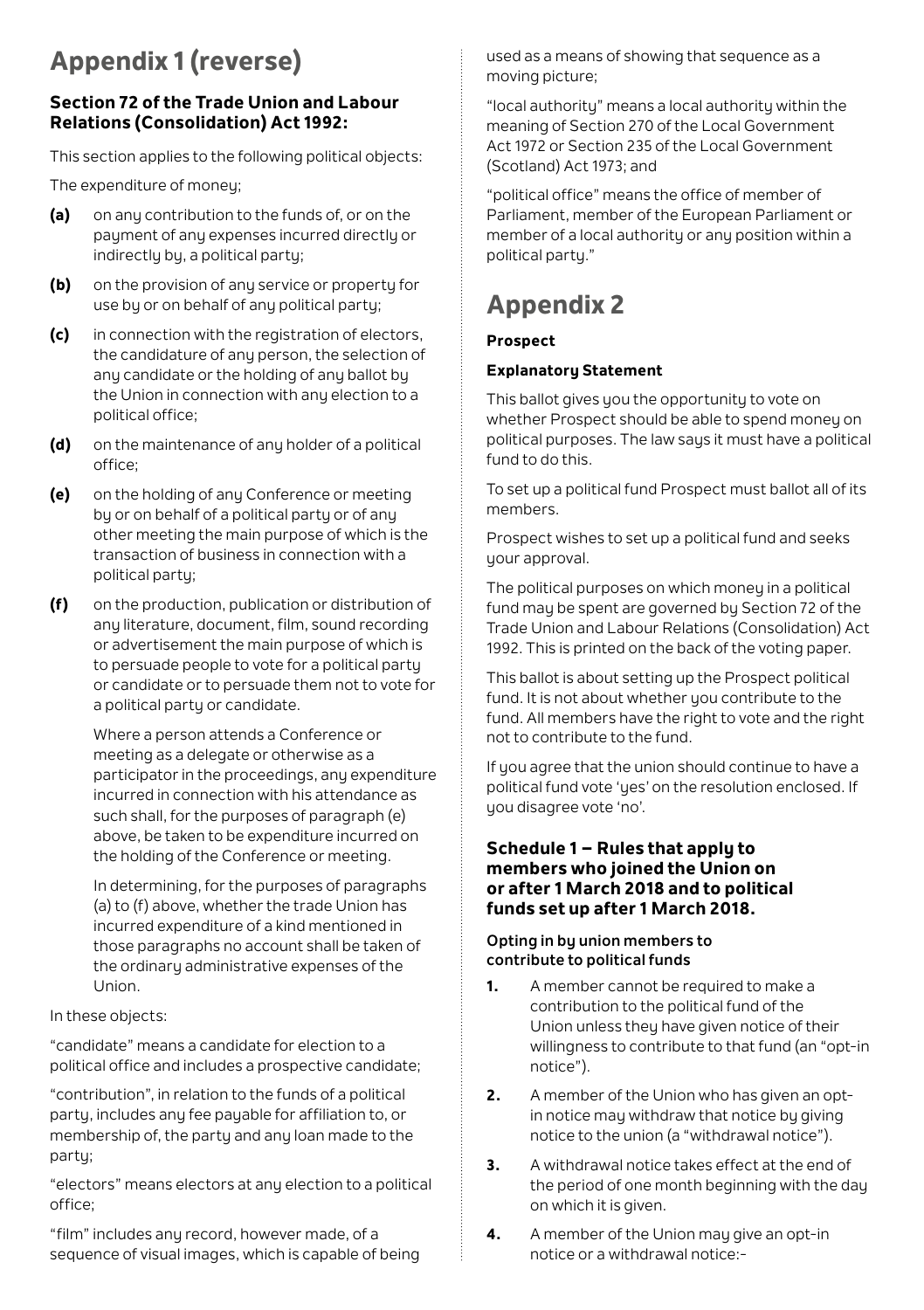- (a) by delivering the notice (either personally or by an authorised agent or by post) at the head office or a branch office of the union;
- (b) by sending it by e-mail to the following email address: membership@prospect. org.uk.
- (c) by completing an electronic form provided by the union which sets out the notice and sending it to the union by electronic means with instructions by the union.
- (d) by any other electronic means prescribed under the 1992 Act (as inserted by the 2016 Act)

#### **Information to members about opting in to the political fund**

- **5.** The Union shall take all reasonable steps to secure that, not later than the end of the period of eight weeks beginning with the day on which the annual return of the Union is sent to the Certification Officer, all the members of the union are notified of their right to give a withdrawal notice.
- **6.** Such notification may be given:
	- (a) by sending individual copies of it to members; or
	- (b) by any other means (whether by including the notification in a publication of the union or otherwise) which it is the practice of the union to use when information of general interest to all its members needs to be provided to them.
- **7.** The notification may be included with the statement required to be given by section 32A of the Trade Union and Labour Relations (Consolidation) Act 1992.

# **Overseas members of the union will not be sent the notification.**

- **8.** The Union shall send to the Certification Officer a copy of the notification which is provided to its members in pursuance of this section as soon as is reasonably practicable after it is so provided.
- **9.** Where the same form of notification is not provided to all the members of the Union, the Union shall send to the Certification Officer a copy of each form of notification provided to any of them.
- 10. If any member alleges that they are aggrieved by a breach of any of these rules for giving information to members about opting into the political fund, being a rule or rules made pursuant to section 84A of the 1992 Act, they may complain to the Certification Officer. Where the Certification Officer is satisfied

that the union has failed to complu with a requirement of section 84A of the 1992 Act the Officer may make such order for remeduing the failure as they think just under the circumstances. Before deciding the matter the Certification Officer:-

- (a) may make such enquiries as the Officer thinks fit;
- (b) must give the Union, and any member of the Union who made a complaint to the Officer regarding the matter, an opportunity to make written representations; and
- (c) may give the union, and any such member as is mentioned in clause (b), an opportunity to make oral representations.

# **Manner of giving effect to decision not to contribute to political fund**

- **11.** The Union shall give effect to each member's decision not to contribute to the political fund of the Union. For members joining the Union on or after 1 March 2018 this means that they will not be required to pay 5 pence per month or 60 pence per annum in addition to the subscription payable under Rules 2.13 – 2.18.
- **12.** Any form (including an electronic form) that a person has to complete in order to become a member of the union shall include:-
	- (a) a statement to the effect that the person may opt to be a contributor to the fund; and
	- (b) a statement setting to the effect that a person who chooses not to contribute to the political fund shall not, by reason of not contributing, be excluded from any benefits of the union or be placed in any respect either directly or indirectly under a disability or at a disadvantage as compared with other members of the union (except in relation to control of the political fund).

# **Political Fund (Northern Ireland)**

- 13 In the application of the rules to Northern Ireland the following modifications shall have effect
- **13.1** Under Article 59 of the Trade Union and Labour Relations (Northern Ireland) Order 1995, no member of Prospect in Northern Ireland shall be required to make any contribution to the political fund of Prospect unless that member has delivered, as provided in Schedule 1 Clause 1 at Prospect headquarters, or to any Branch Secretary of Prospect, a notice in writing. in the form set out in Schedule 1 Clause 1 of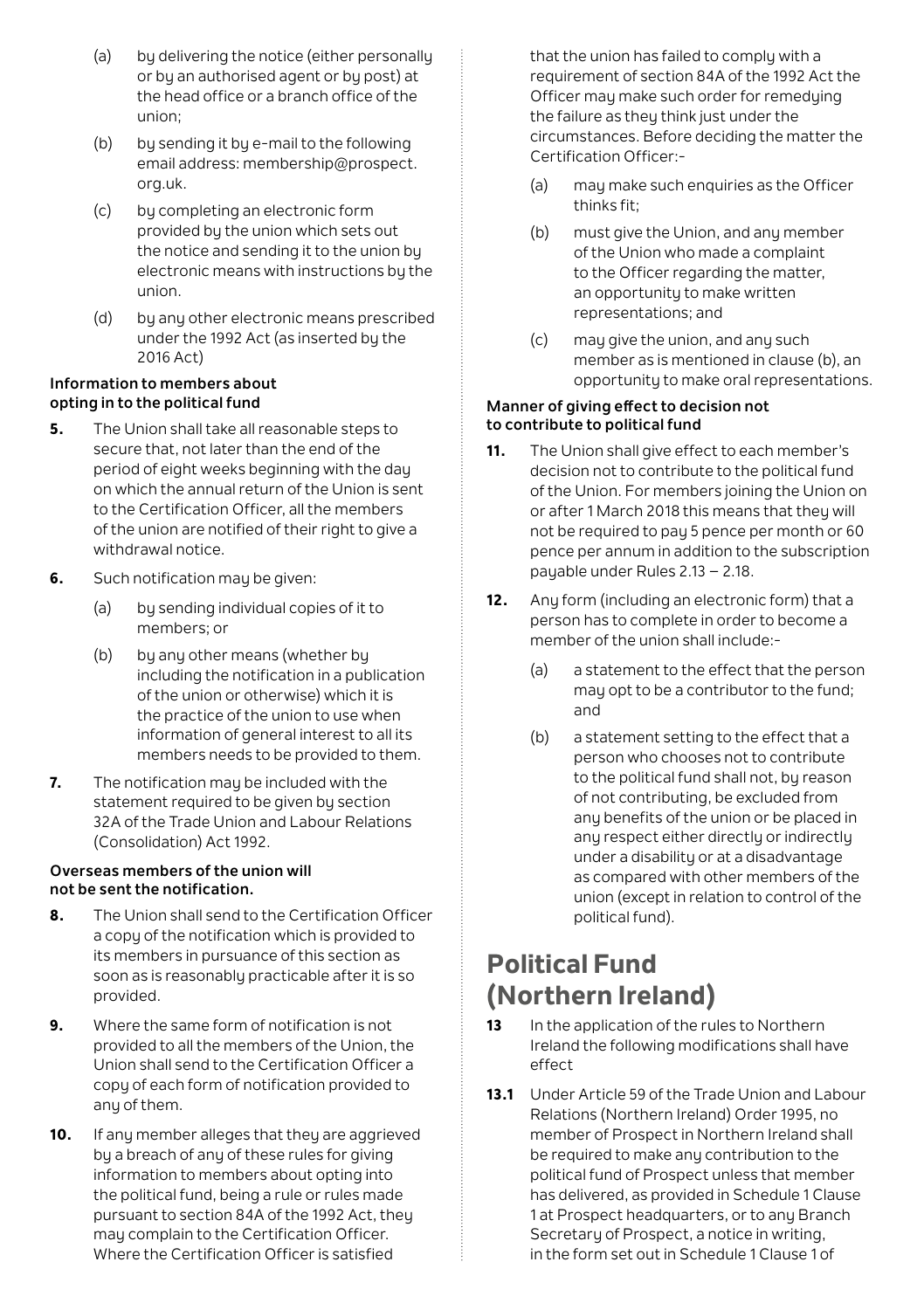a willingness to contribute to that fund, and has not withdrawn that notice in the manner provided in Schedule 1 Clause 2. Every member of Prospect who has not delivered such a notice or who, having delivered such a notice, has withdrawn it in manner provided in Schedule 2 Clause 4 Rule is to be deemed for the purpose of these rules to be a member who is exempt from the obligation to contribute to the political fund of Prospect.

**13.2** The form of notice of willingness to contribute to the political fund of Prospect is as follows:

# **FORM OF POLITICAL FUND CONTRIBUTION NOTICE FOR NORTHERN IRELAND MEMBERS**

#### *Prospect*

Name of member's branch........................

Political Fund. .

(Contribution notice). .

I HEREBY give notice that I am willing, and agree to contribute to the political fund of Prospect and I understand that I shall, in consequence, be liable to contribute to that fund and shall continue to be so liable unless I deliver at Prospect headquarters, or to any Branch office of Prospect, a written notice of withdrawal; I also understand that after delivering such a notice of withdrawal I shall continue to be liable to contribute to the political fund until the next following first day of January.

Signature. .

| Number of Branch |  |
|------------------|--|
|                  |  |

Date....... Membership No ....................

- 13.3 If at any time a member of Prospect who has delivered such a notice as is provided for in Schedule 2 Clauses 2 and 3 gives notice of withdrawal thereof delivered as provided in Schedule 2 Clause 5 at Prospect headquarters, or to any Branch office of Prospect, that member shall be deemed to have withdrawn the notice as from the next following first day of January.
- **13.4** The notices referred to in Schedule 2 Clauses 2, 3 and 4 may be delivered personally by the member or by any authorised agent of the member and any notice shall be deemed to have been delivered at Prospect headquarters, or to any Branch office of Prospect, if it has been sent by post properly addressed to that office.

**13.5** The National Executive Committee shall give effect to the statutory exemption of Northern Ireland members to contribute to the political fund of Prospect by making a separate levy of contributions to that fund from the members of Prospect who are not exempt, namely 5p per month from all non-exempt members who pay their general subscription monthly or 60p per annum pauable on the first day of January each year from all other non-exempt members. Notwithstanding any other provision as to the alteration of the rules, this rule may be altered from time to time as to the amount payable by way of levy by a simple majority vote of Conference.

> No levy shall come into force as respects a new member who has agreed to the political fund until the expiration of one month from that member being supplied with a copy of these rules under Schedule 2 Clause 9 hereof on admission to Prospect.

**13.6** If any Northern Ireland member alleges being aggrieved by a breach of any of the rules made pursuant to Article 59 of the Trade Union and Labour Relations (Northern Ireland) Order 1995, that member may complain to the Northern Ireland Certification Officer, 10-16 Gordon Street, Belfast, BT1 2LG, under Article 57 (2) to (4) of that Order.

> If after giving the complainant and a representative of the Union an opportunity to be heard the Certification Officer considers that a breach has been committed, the Certification Officer may make an order for remedying it as the Certification Officer thinks just in the circumstances. Under Article 70 (4) (b) of The Industrial Relations (Northern Ireland) Order 1992 69 an appeal against any decision of the Certification Officer may be made to the Northern Ireland Court of Appeal on a question of law.

Moreover, if any Northern Ireland member alleges being aggrieved by a breach of the political fund rules made pursuant to Section 82 of the Trade Union and Labour Relations (Consolidation) Act 1992, that member may complain to the GB Certification Officer, Lower Ground Floor, Fleetbank House, 2-6 Salisbury Square, London, EC4Y 8JX. After giving the complainant and a representative of the Union an opportunity of being heard, the GB Certification Officer considers that a breach has been committed, the GB Certification Officer may make an order for remedying it as the GB Certification Officer thinks is just in the circumstances. Any such order of the GB Certification Officer is subject to the right of appeal provided for by Section 95 of the 1992  $Art$ "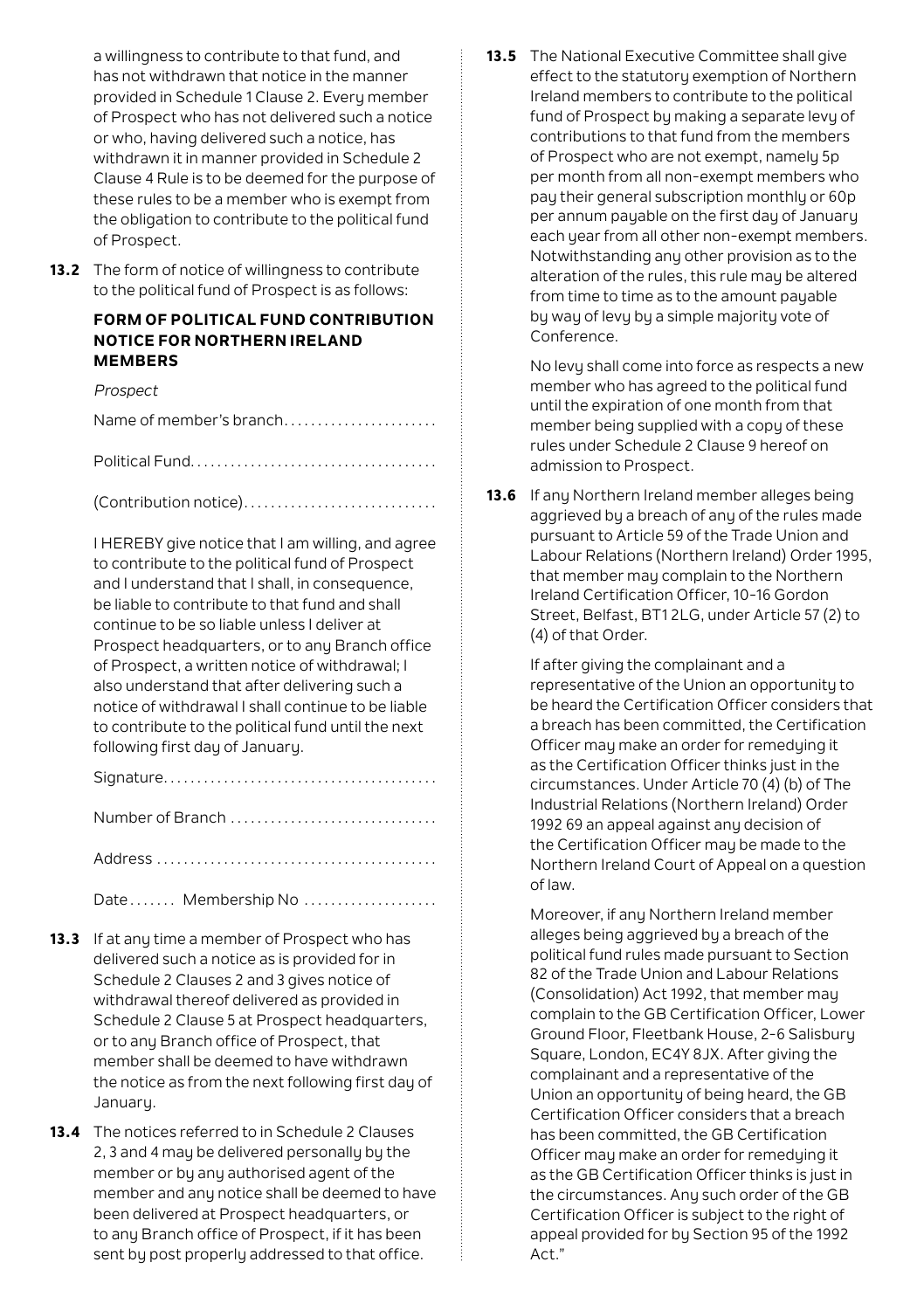# **Schedule 2 – Rules that apply to members that joined the Union before 1 March 2018 and political funds set up before 1 March 2018.**

### **Notice to Members**

**1** The National Executive Committee, as soon as practicable after the adoption by ballot of a resolution of Prospect approving the furtherance of such political objects as an object of Prospect, shall cause a notice in the following form to be given to each member of Prospect in accordance with this rule:

> "Trade Union and Labour Relations (Consolidation) Act 1992

A resolution approving the furtherance of political objects within the meaning of the above Act as an object of Prospect has been adopted by a ballot under the Act.

Any payments in the furtherance of those objects will be made out of a separate fund, the political fund of Prospect, but every member of Prospect has a right to be exempt from contributing to that fund. A form of exemption notice can be obtained by or on behalf of any member either by application at, or bu post from, Prospect headquarters or from any Branch Secretary of Prospect or from the Certification Office for Trade Unions and Employers' Associations, Lower Ground Floor, Fleetbank House, 2-6 Salisbury Square, London, EC4Y 8JX.

This form when filled in, or a written request in a form to the like effect, should be handed or sent to Prospect headquarters."

The notice shall be published in such manner, whether in Prospect journal, report, website or otherwise, as notices are usually given by Prospect or its branches to its members, and shall also be kept posted for at least twelve months on the Prospect website. Prospect shall supply a copy of the notice to any member on request. The National Executive Committee shall provide the secretary of each branch with a copy of the notice.

# **Request for Exemption**

**2** Any member of Prospect may at any time give notice on the form of exemption notice referred to in Schedule 2 Clause 3, or by written request in a form to the like effect, that he or she objects to contributing to the political fund. A form of exemption notice may be obtained by, or on behalf of, any member, either by application at, or bu post from, Prospect headquarters, or from any Branch Secretary of Prospect or from the Certification Office for Trade Unions and Employers' Associations, Lower Ground Floor, Fleetbank House, 2-6 Salisbury Square, London, EC4Y 8JX.

**3** The form of exemption notice shall be as follows:

### *Prospect*

Political Fund Exemption Notice

I HEREBY give notice that I object to contributing to the political fund of Prospect and am in consequence exempt, in manner provided by Chapter VI of the Trade Union and Labour Relations (Consolidation) Act 1992, from contributing to that fund.

Signature. . Number of Branch ................................. Address . Date ...... Membership No ....................

- **4** Any member may obtain exemption by sending such notice to the General Secretary and, on receiving it, the General Secretary shall send an acknowledgement of its receipt to the member at the address upon the notice and shall process the exemption as soon as reasonably practicable.
- **5** On giving such notice, a member shall be exempt, so as long as that notice is not withdrawn, from contributing to the political fund of Prospect as from the date when the next payment is due or from the first day of January next after the notice is given, whichever is the sooner, or in the case of a notice given within one month after the notice given to members under Schedule 2 Clause 1 hereof or after the date on which a new member admitted to Prospect is supplied with a copy of these rules under Schedule 2 Clause 9 hereof, as from the date on which the member's notice is given.
- **6** The National Executive Committee shall give effect to the exemption of members to contribute to the political fund of Prospect by making a separate levy of contributions to that fund from the members of Prospect who are not exempt, namely, 5p per month from all non- exempt members who pay their general subscription monthly or 60p per annum payable on the first day of January of each year from all other non-exempt members. Notwithstanding any other provisions as to the alteration of the rules, this rule may be altered from time to time as to the amount pauable bu way of levy by a simple majority vote of Conference. No monies of Prospect other than the amount raised by such separate levy shall be carried to the fund.

The first levy shall not come into force until the expiration of one month from the publication of the notice to members under Schedule 2 Clause 1 hereof, nor shall any levy come into force as respects a new member until the